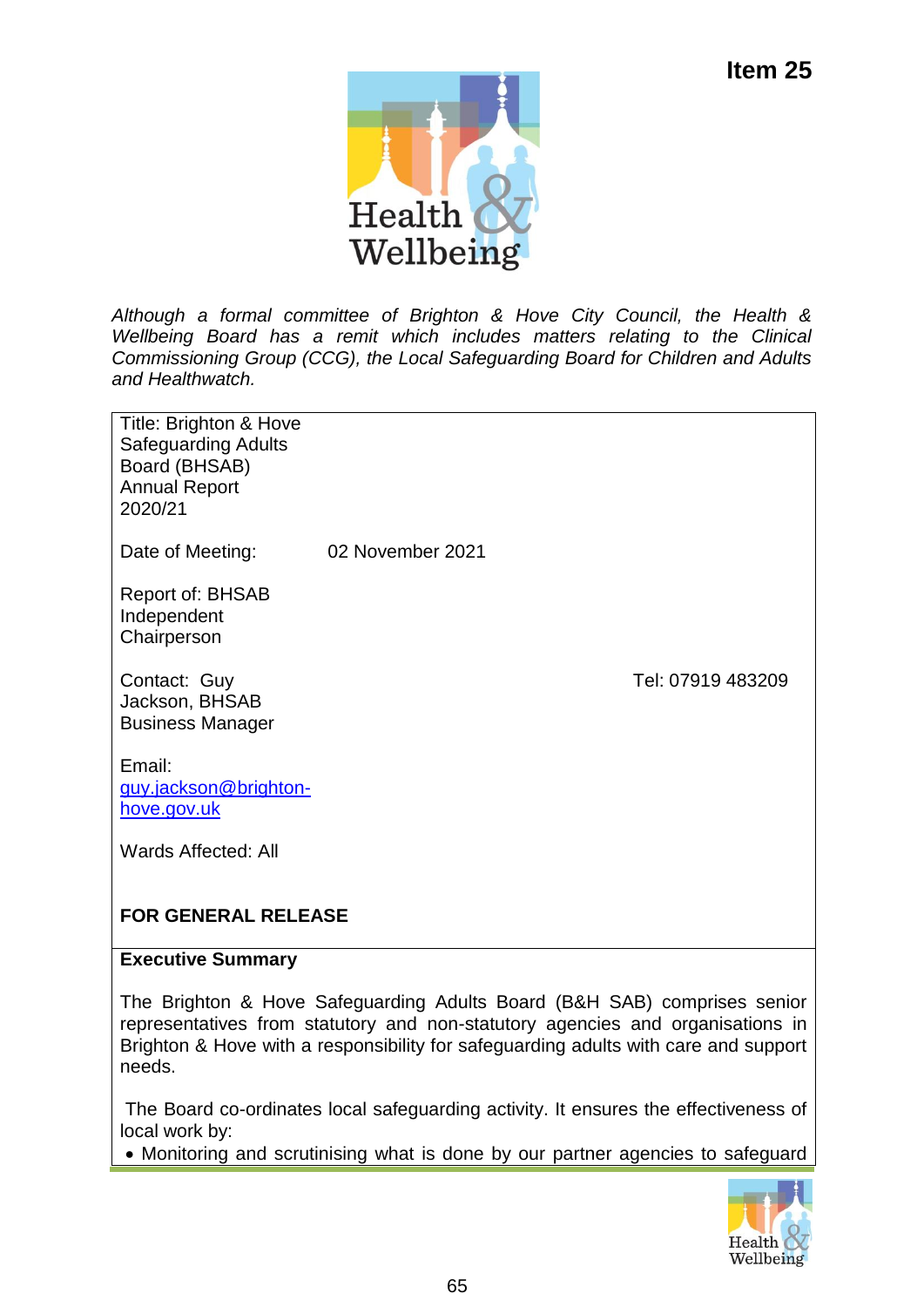and promote the welfare of adults with care and support needs

 Undertaking Safeguarding Adult Reviews (SARs) and other multi-agency learning reviews, audits and qualitative reviews as well as sharing learning opportunities

Collecting and analysing safeguarding data

 Drawing evidence from the testimony of adults with care and support needs and frontline professionals

Publishing an annual report

This annual report outlines progress the B&H SAB has made over the last year in respect to safeguarding adults with care and support needs. It covers the period 1st April 2020 to 31st March 2021.

**Glossary of Terms ADASS – Association for Directors of Social Services** CE –Criminal Exploitation HASC – Health and Adult Social Care NICE – National Institute for Health and Care Excellence SAB –Safeguarding Adults Board SAR – Safeguarding Adult Review SARC –Sexual Abuse Referral Centre SE- Sexual Exploitation

### **1. Decisions, recommendations and any options**

It is recommended that the Board:

- 1.1 Note the report and commends partner agencies for their contribution to safeguarding adults with care and support needs.
- 1.2 Note SAB achievements and challenges (in **Appendix 1**).

#### **2. Relevant information**

- 2.1 It is a statutory requirement for the SAB to publish an annual report evaluating the effectiveness of safeguarding arrangements for adults with care and support needs in the local area.
- 2.2 The B&H SAB has continued to work in partnership with member agencies to safeguard adults with care and support needs, and to minimise any adverse consequences of abuse.
- 2.3 Details of the Safeguarding Board's work this year can be found in the Annual Report (**Appendix 1**).

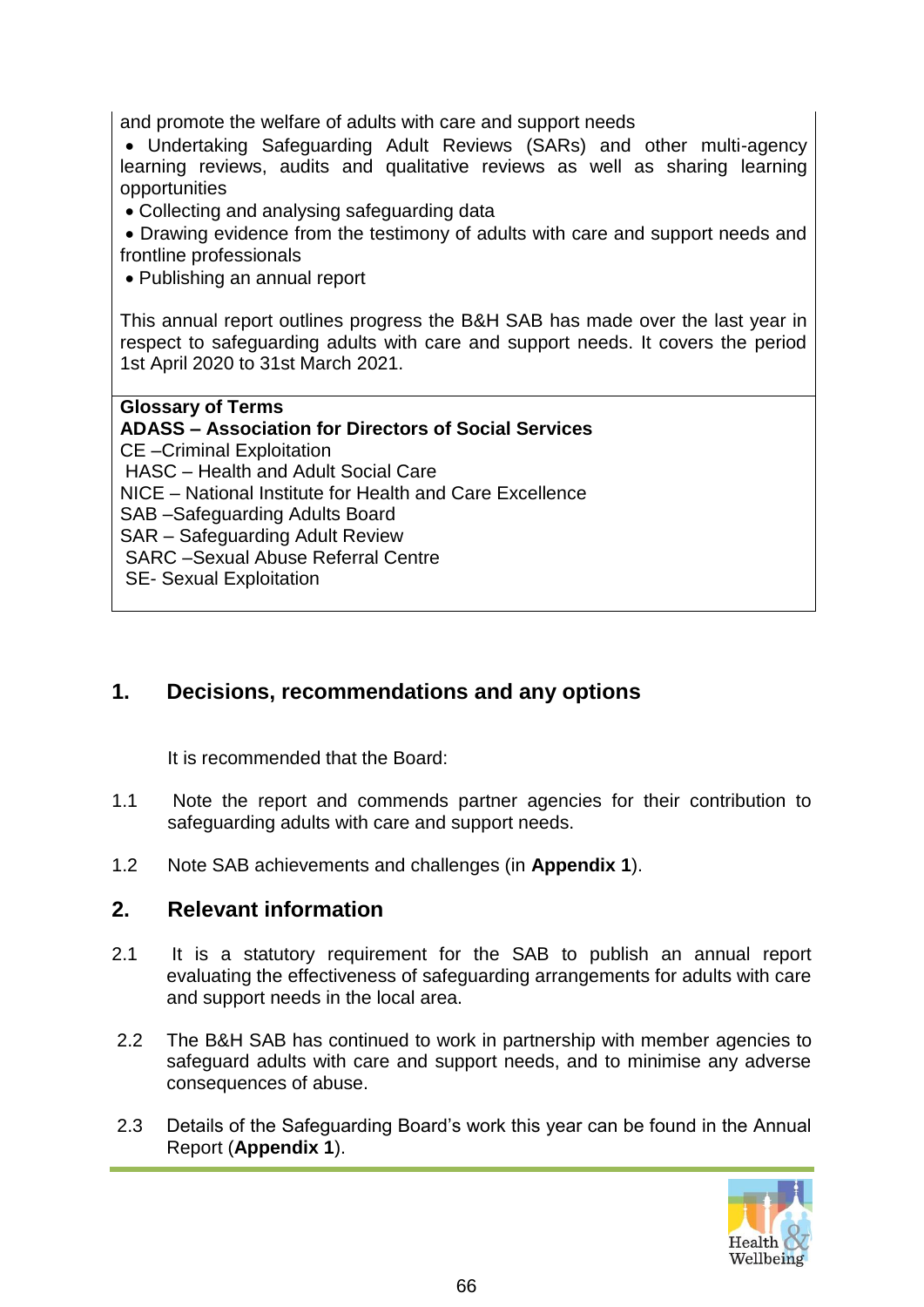#### **3. Important considerations and implications**

Legal:

3.1 Schedule 2 to The Care Act 2014 requires the SAB to publish an annual report and provide a copy of the same to the Health and Wellbeing Board.

Lawyer consulted: Nicole Mouton Date: 27/09/2021

Finance:

3.2 The Brighton and Hove Safeguarding Adults Board has an agreed budget with multi-agency funding and received the following contributions in financial year 2020/21; the Local Authority £0.086m, the Police and Crime Commissioner for Sussex £0.023m and Brighton and Hove Clinical Commissioning Group £0.027m. These contributions cover the running costs of the board and the expenditure is detailed in the annual report.

Finance Officer consulted: Sophie Warburton Date: 24/09/2021

Equalities:

3.3 The SAB, through the City Council and other partner agencies, will continue to work to ensure people with care and support needs and their carers have access to safeguarding services – particularly those who are less able to communicate due to age, disability, language or for other reasons. The work of the Board contributes to improved community cohesion. Where reviews recommend ways to better meet needs of people sharing a protected characteristic, these are provided to the relevant organisations, implemented and monitored.

Sustainability:

3.4 The SAB is a statutory requirement. It needs to be appropriately resourced to fulfil its statutory obligations. All SAB multi agency meetings are currently being conducted virtually. This is being considered as an ongoing arrangement due to infection control requirements but also due to reducing travel across the county.

Health, social care, children's services and public health:

3.5 These are discussed in the annual report (**Appendix 1**).